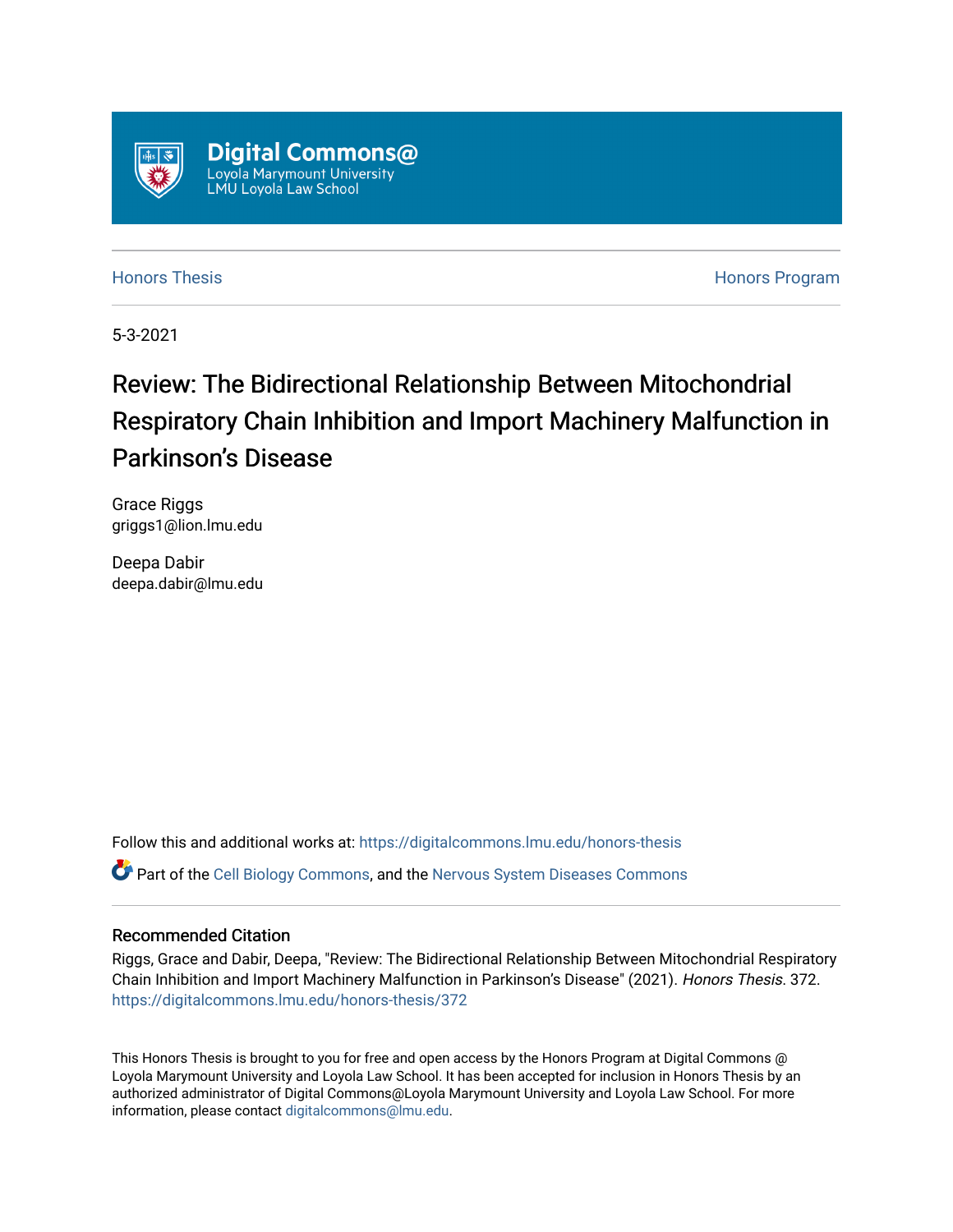

# **Review: the bidirectional relationship between mitochondrial respiratory chain inhibition and import machinery malfunction in Parkinson's Disease**

A thesis submitted in partial satisfaction

of the requirements of the University Honors Program

of Loyola Marymount University

by

**Grace Riggs**

**3rd May 2021**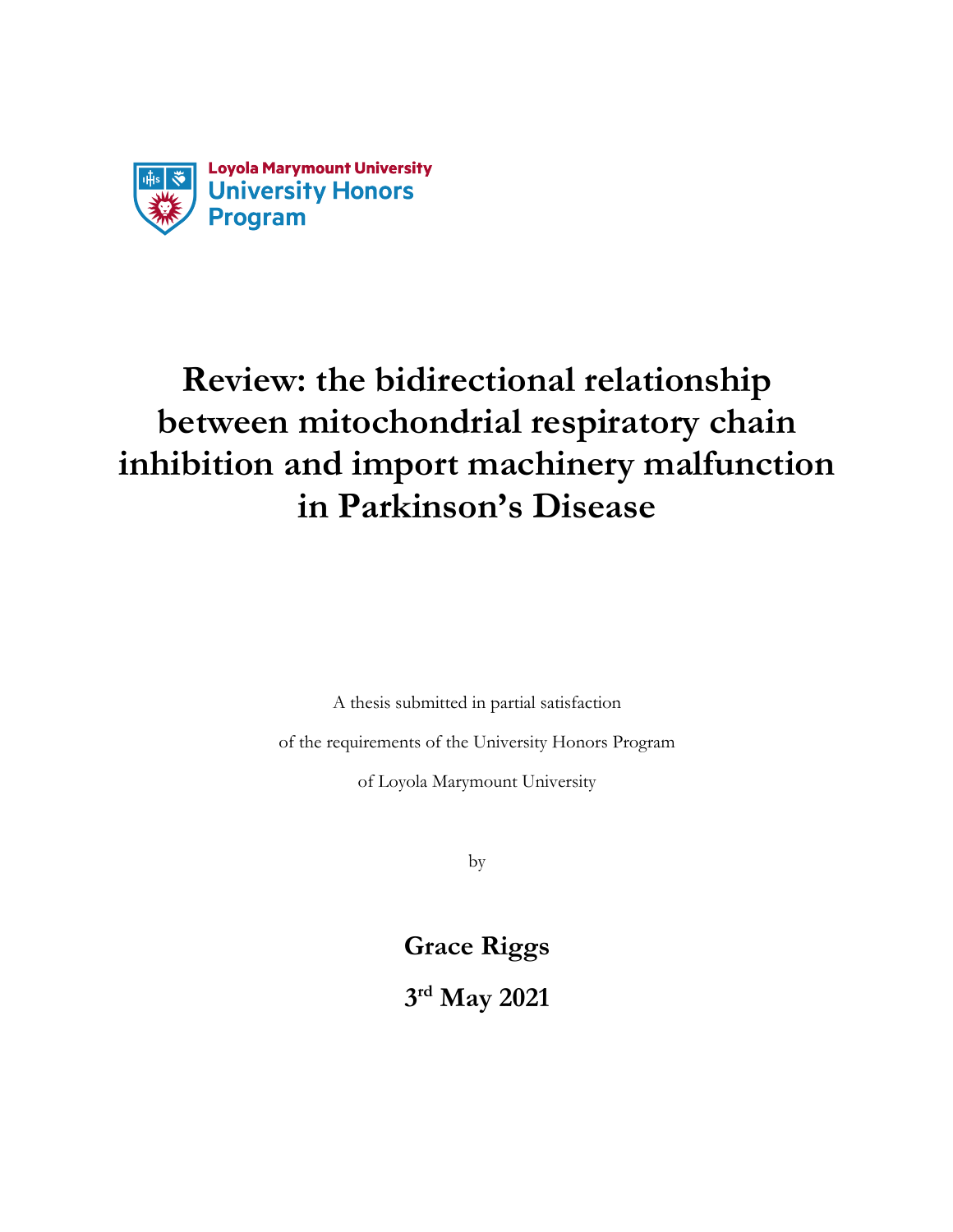# **Introduction**

Parkinson's Disease (PD) is characterized by a loss of dopaminergic neurons in the substantia nigra pars compacta (SNpc) portion of the ventral midbrain, the region of the brain largely responsible for motor control, executive cognitive function, and emotional limbic activity (Sonne 2020). SNpc dopaminergic neurons are more vulnerable than those in other regions due to their high energy demand arising from long, highly branched, unmyelinated axons (Pissadaki & Bolam 2013). They also have a higher basal rate of oxidative phosphorylation, which has been hypothesized to further increase vulnerability in cases of PD (Pacelli et al., 2015). One of the major mitochondrial dysfunctions in PD patients is respiratory inhibition, specifically brought on by a reduction in complex I activity (Bindoff et al., 1989). Studies have found that complex I activity in the SNpc of PD patients is decreased by 40% (Schapira et al., 1990).

This bioenergetic dysfunction of mitochondria in PD has been well-studied, but new questions have begun to arise regarding the role of mitochondrial import mechanisms in PD pathogenesis. In fact, several recent studies have shown the two to be related in bidirectional fashion (Figure 1). Franco-Iborra et al., (2018) found that inhibition of complex I by MPTP led to decreased expression of both TOM and TIM complexes, and by extension a decrease in import of nuclearly-encoded proteins. TIM and TOM (translocases of the inner and outer membrane, respectively) are responsible for facilitating the movement of the 99% of mitochondrial proteins encoded by the nucleus into the mitochondria, so a decrease in their expression can lead to any number of cellular issues (Koehler 2000). To summarize, Franco-Iborra et al. found that inhibition of the mitochondrial respiratory chain via complex I obstruction led to a mitochondrial protein import machinery malfunction. On the other side, Di Maio et al., (2016) found that accumulation of α-synuclein on the outer mitochondrial membrane impedes TOM complex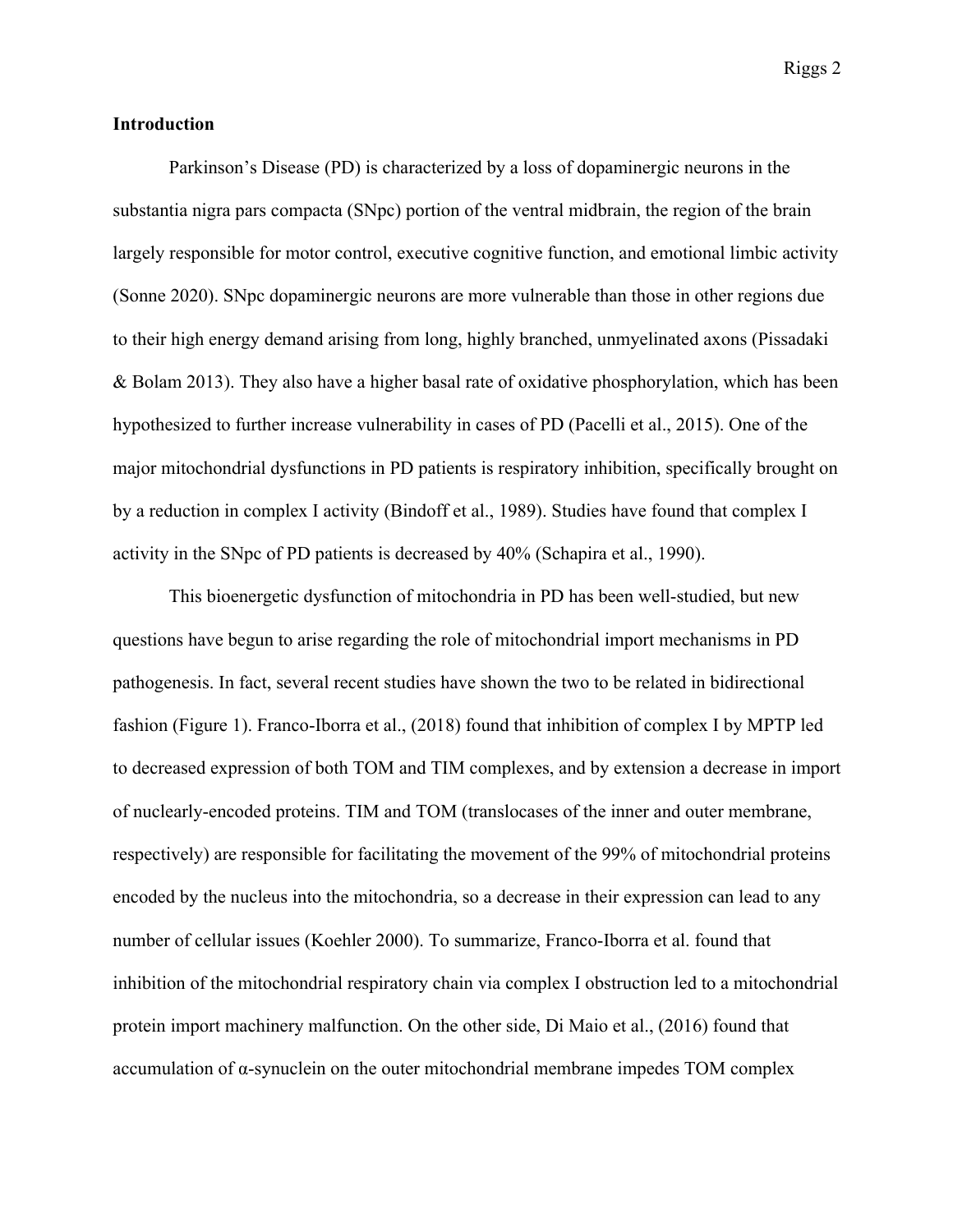function, and ultimately led to decreased mitochondrial respiration. While they did not discuss the cause of  $\alpha$ -synuclein accumulation, another study by Neethling et. al (2018) found that PDcausing mutant LRRK2 (leucine-rich repeat kinase 2) aggregates on the outer mitochondrial membrane (OMM) around the TOM complex, and it was suggested by Lichtenberg et al., (2011) that LRRK2 aggregation on the OMM inhibits the clearance of proteasome substrates and thereby causes the accumulation of  $\alpha$ -synuclein at the TOM complex.

This review will examine the literature to analyze the varying ways in which mitochondrial import malfunction results in respiratory inhibition, and vice versa, to cause PD pathogenesis, including direct complex I inhibition by MPTP and indirect complex I inhibition via α-synuclein and LRRK2 aggregation in the outer membrane. Understanding how these import pathways possibly play into dopaminergic cell death can help researchers discover better ways to slow and maybe even stop the onset of neurodegenerative diseases like PD.



**Figure 1**: Theoretical schematic of bidirectional relationship between complex I inhibition and protein import machinery malfunction. (1) MPTP directly inhibits complex I by blocking the oxidation of NADH, resulting in import machinery inhibition (Franco-Ibbora 2018). (2) LRRK2 accumulates on the OMM and inhibits the clearance of proteasome substrates α-synuclein oligomeric species, which then aggregate at the TOM complex and blocks protein import, indirectly inhibiting complex I (Neethling et al. 2018, Lichtenberg et al., 2011). α-synuclein oligomer structure taken from Salveson et. al., (2016) and PARK8 from Deniston et. al., (2020). PARK8 structure pictures contain G2019S mutation mentioned in Neethling et. al., (2018). Figure rendered in BioRender.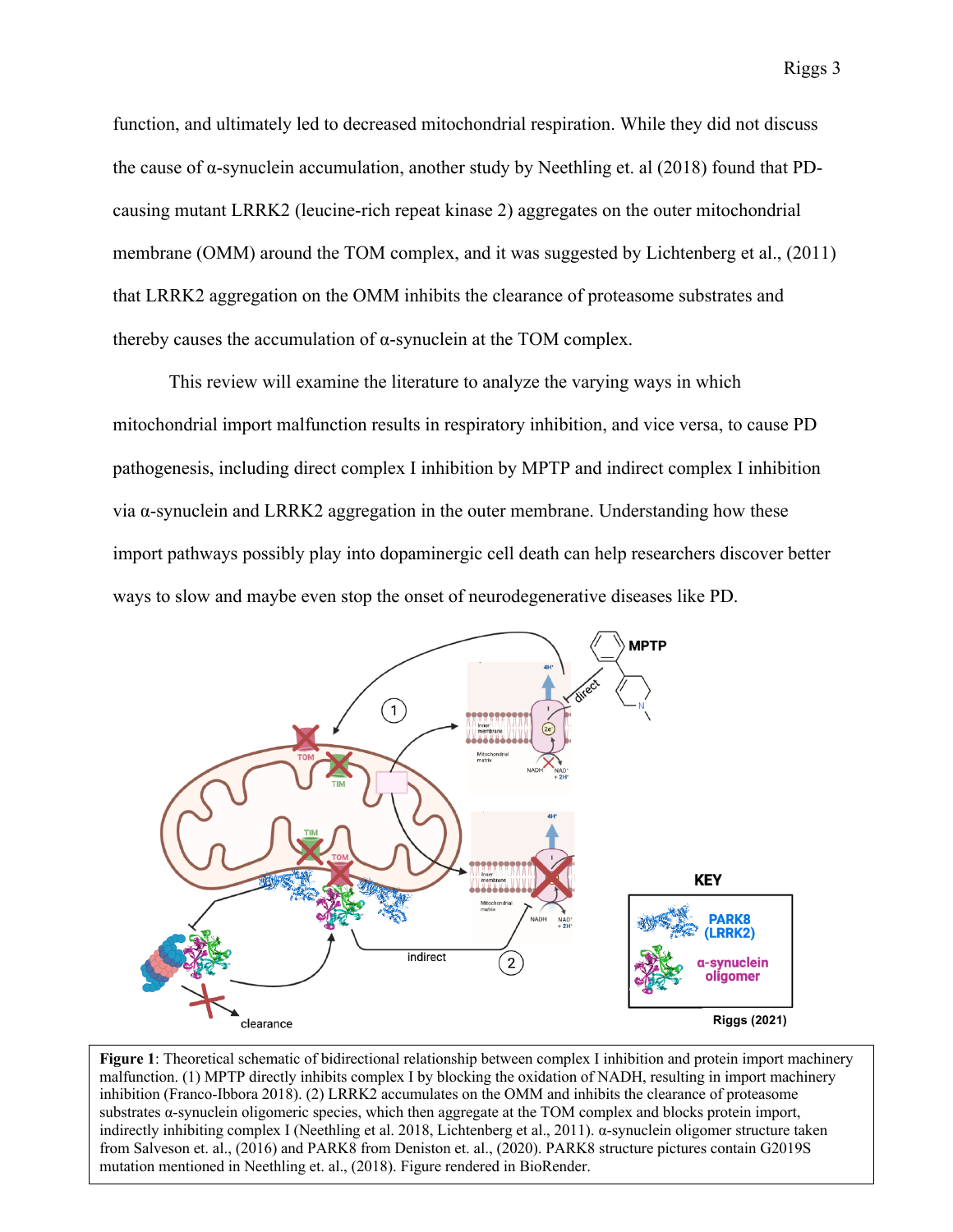#### **Direct inhibition of complex I by MPTP**

Direct inhibition of complex I of the electron transport chain ETC was known to be associated with dopaminergic cell death and subsequent onset of PD. Researchers knew going into this study that errors in mitochondrial protein transport into the matrix via translocation machinery (i.e. TOM20 and TIM23 complexes) could lead to various neurodegenerative diseases in humans, such as X-linked human deafness dystonia syndrome (Tranebjaerg et. al., 1995). Additionally, researchers knew that mitochondrial import can be modified in response to various stressors, such as external stimuli, oxidative stress, and aging. While this bioenergetic deficit in mitochondria is adequate to cause PD, little is known about how a failure of mitochondrial protein import mechanisms could lead to the onset of PD as well. Other neurodegenerative diseases have been found to be caused by deficient mitochondrial import machinery, and because PD is already known to be associated with the bioenergetic aspect of mitochondrial dysfunction, researchers were interested in looking into the import pathway during PD disease states to see if modification could be the cause. This then led them to their research question: is dysfunction of mitochondrial protein import associated with dopaminergic cell death, and if so, can correcting this deficiency reduce dopaminergic cell death and slow the process of PD?

This study came away with five main conclusions: (1) there is a mitochondrial protein import machinery deficit in the SNpc portion of PD brains, (2) complex I inhibition impairs the import of proteins into the mitochondria, (3) TOM20 and TIM23 overexpression can prevent cell death in vitro, (4) mitochondrial protein import machinery impairment precedes dopaminergic neuron degeneration in the MPTP mouse model of PD, and (5) TOM20 and TIM23 overexpression cannot fully prevent cell death in vivo.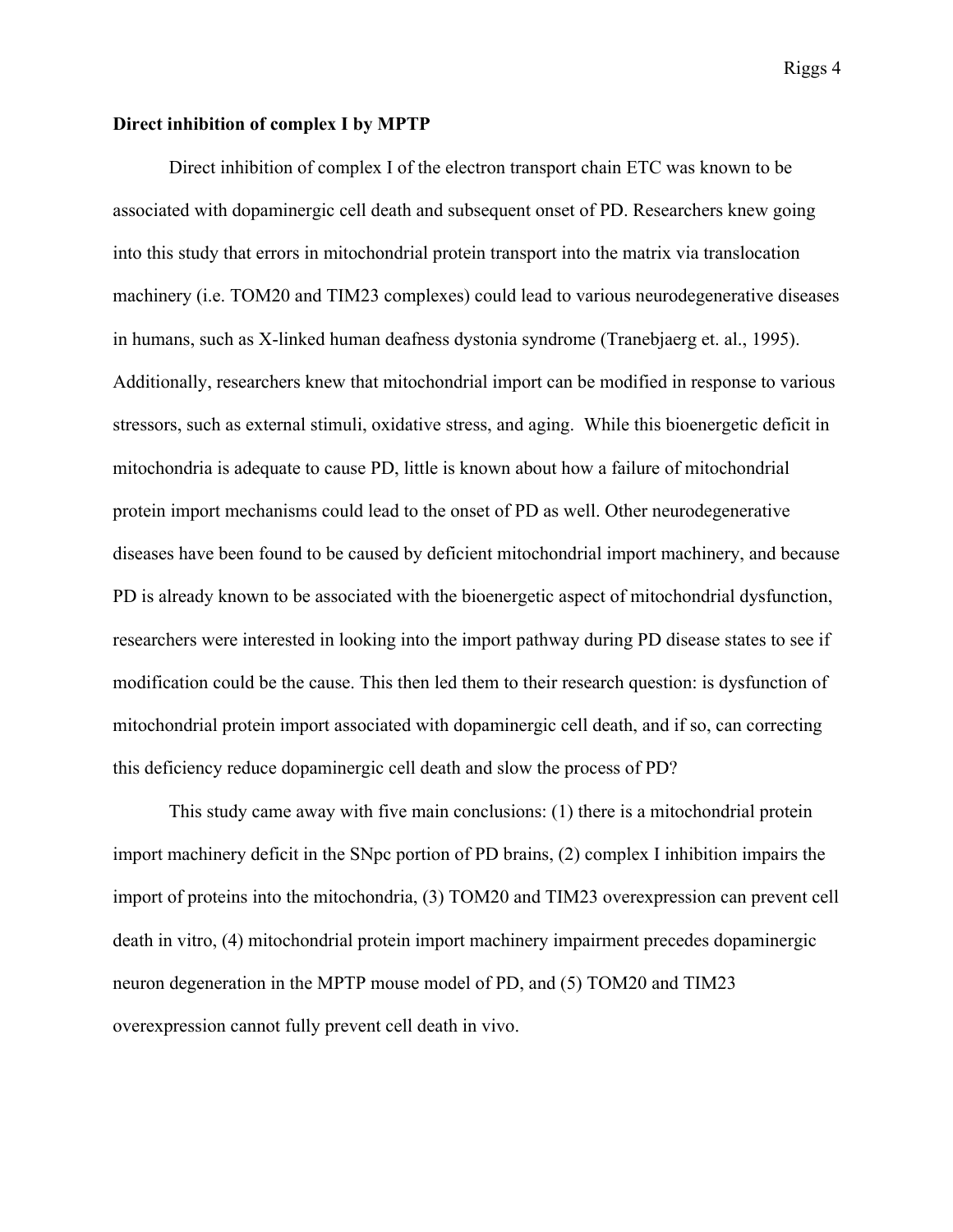The two important conclusions from this paper are 1, 2, and 5. In order to reach conclusion (1), researchers analyzed TIM23 and TOM20 expression from post-mortem PD brains via immunoblot, in addition to expression of nuclearly encoded mitochondrial proteins NDUFS3 and COXIV in the same manner. They found in both cases that these proteins were under expressed in PD brains. For (2), they analyzed mitochondrial protein import to see if MPP+ (the active metabolite of parkinsonian neurotoxin MPTP) intoxication led to the downregulation of TOM20 and TIM23 via immunoblotting and direct assay of mitochondrial protein import in isolated mitochondria. MPTP directly inhibits complex I by blocking the oxidation of NADH, so these findings indicate that mitochondrial protein import and complex I inhibition have a bidirectional relationship where mitochondrial protein import malfunction can cause complex I inhibition, or vice versa as is the case here (Cassarino 1999). To answer the latter half of their research question, Franco-Iborra et al. wanted to analyze if overexpression of TIM23 and TOM20 in vivo would attenuate dopaminergic cell death as they found it did in vitro. After injecting mice with a single unilateral stereotaxic injection of a TOM20/TIM23 adenovirus vector, they assessed (i) the mitochondrial import system by COXIV immunofluorescence and (ii) the integrity of the nigrostriatal dopaminergic system 21 days post-intoxication. They found that neither TOM20 nor TIM23 overexpression could fully attenuate complex I-induced cell death in vivo. Even though overexpression of single subunits of TOM20 and TIM23 was not enough to fight against neurodegeneration on their own, a strategy targeting several key elements in the pathway could have a major impact.

This study found that exposure to low doses of MPP+ (<5mM) over prolonged periods of time impairs mitochondrial function but does not result in immediate cell death, which corroborates a similar study done by Zhu (2012) that found low doses of MPP+ impaired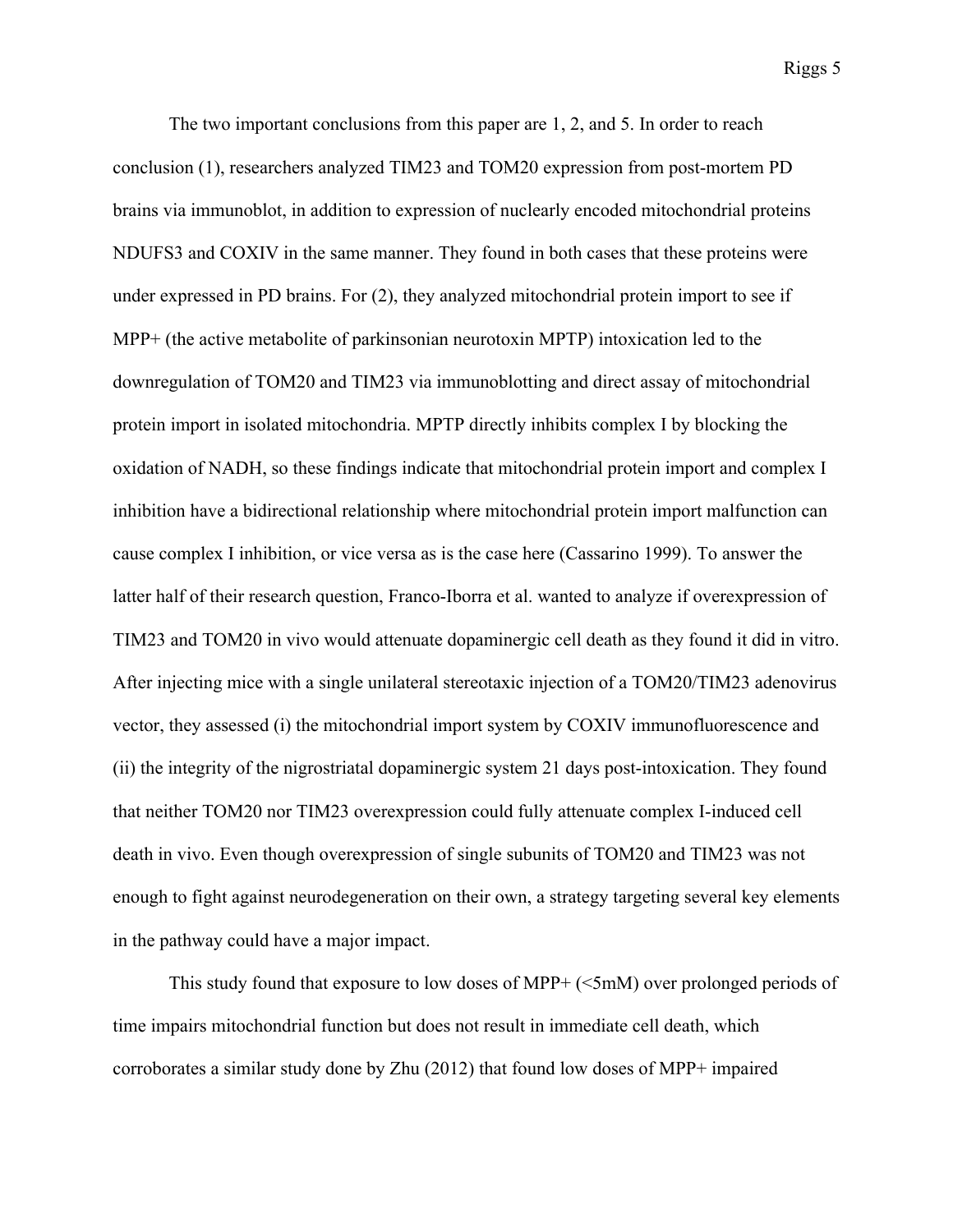mitochondrial translation activity. Two studies by Perier in 2012 and 2013 also found that inhibition of complex I activity disrupts mitochondrial membrane potential (MP) as this study did. Loss of MP was found to cause downregulation of matrix mitochondrial protein import, which is important for two reasons: (1) Wiedmann (2017) noted that the MP is responsible for activating the channel protein itself, and (2) Truscott (2001) found that the MP exerts and electrophoretic effect on the positively charged presequences in order to drive them to the matrix side. Finally, Yano (2014) reinforces the finding of this study that mitochondrial protein import is critical for neuronal survival by noting that knockdown of TIM23 in primary cortical and striatal neurons increased cell death.

#### **Indirect complex I inhibition: α-synuclein accumulation**

Genetic and environmental factors have been associated with PD pathogenesis, however mitochondrial defects and  $\alpha$ -synuclein accumulation are common culprits and it is though that they are somehow connected. While soluble  $\alpha$ -synuclein is an important regulator of mitochondrial fusion and fission when interacting with mitochondrial-associated endoplasmic reticulum membranes (MAMs), the effects of α-synuclein oligomerization on the OMM were relatively unknown (Guardia et al., 2014). Additionally, researchers knew that in addition to the central pore of the TOM complex, there are more peripheral TOM20 components that are essential to proper gating of the central pore itself. However, exactly how α-synuclein interacts with the mitochondrial protein import system was unclear, as was the physical makeup of the  $\alpha$ synuclein toxic species. Previous studies suggested that there is a bidirectional interaction between mitochondrial dysfunction and α-synuclein aggregation: complex I inhibition led to accumulation and aggregation of α-synuclein, and increased levels of α-synuclein led to some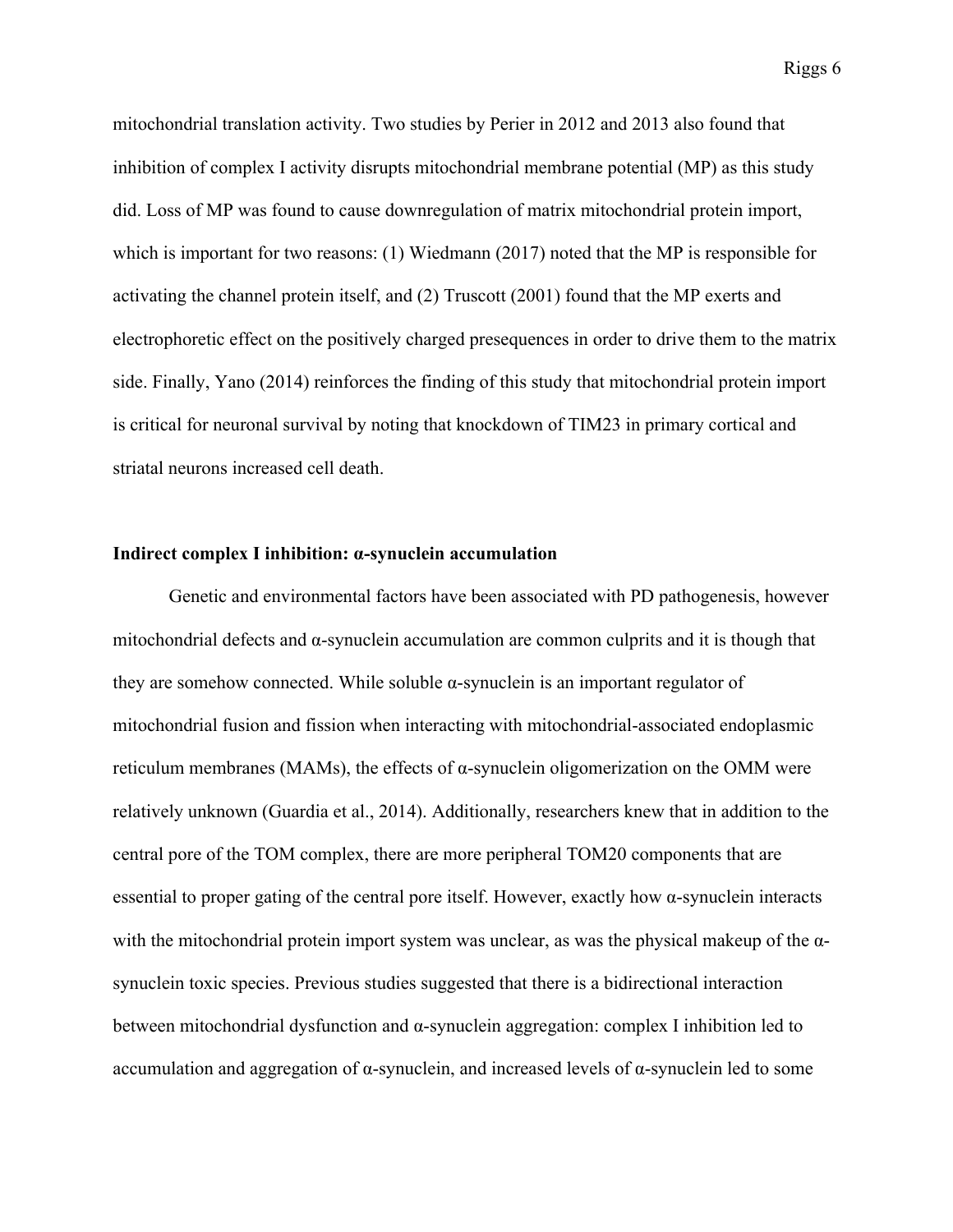kind of mitochondrial respiratory dysfunction, although the exact dysfunctional respiratory element was unknown. This then led them to their research question: how does  $\alpha$ -synuclein interact with the mitochondrial protein import system, and how does this interaction negatively affect neurons of the nigrostriatal pathway to lead to PD pathogenesis?

This paper also had five main conclusions: (1) posttransiontionally modified species of  $\alpha$ synuclein binds with high affinity to TOM20, preventing its interaction with its co-receptor TOM22 and impairing mitochondrial protein import, (2) impairment led to decreased mitochondrial respiration, increased production of ROS, and loss of mitochondrial membrane potential, (3) slight knockdown of endogenous α-synuclein was enough to maintain proper import in an in vivo model of PD, (4) overexpression of TOM20 in vitro rescued protein import, and (5) toxic species of  $\alpha$ -synuclein may be trimers and tetramers.

To establish their first and arguable most important conclusion, researchers used a rotenone model of PD in rats. Rotenone is a complex I inhibitor, similar to the MPTP used in Franco-Iborra et al. (2018), that reproduces many PD-like features including the accumulation of α-synuclein in the SNpc. Using proximity ligation assays, they showed that there was a significant increase in the interaction between α-synuclein and TOM20 in the nigrostriatal dopaminergic neurons of rats treated with rotenone in comparison to the control. Additionally, they found that the amount of imported Ndufs3, a nuclear-encoded subunit of complex I, was decreased in the rotenone-treated rats as compared to the control. To determine the effects of different posttranslationally modified α-synuclein species on protein import, proximity ligation assays (PLAs) were performed, and they found that oligomeric, dopamine-modified and S129E α-synuclein had a strong signal with TOM20, while monomeric and nitrated α-synuclein did not. They then wanted to see how these different forms disturb the interaction between TOM20 and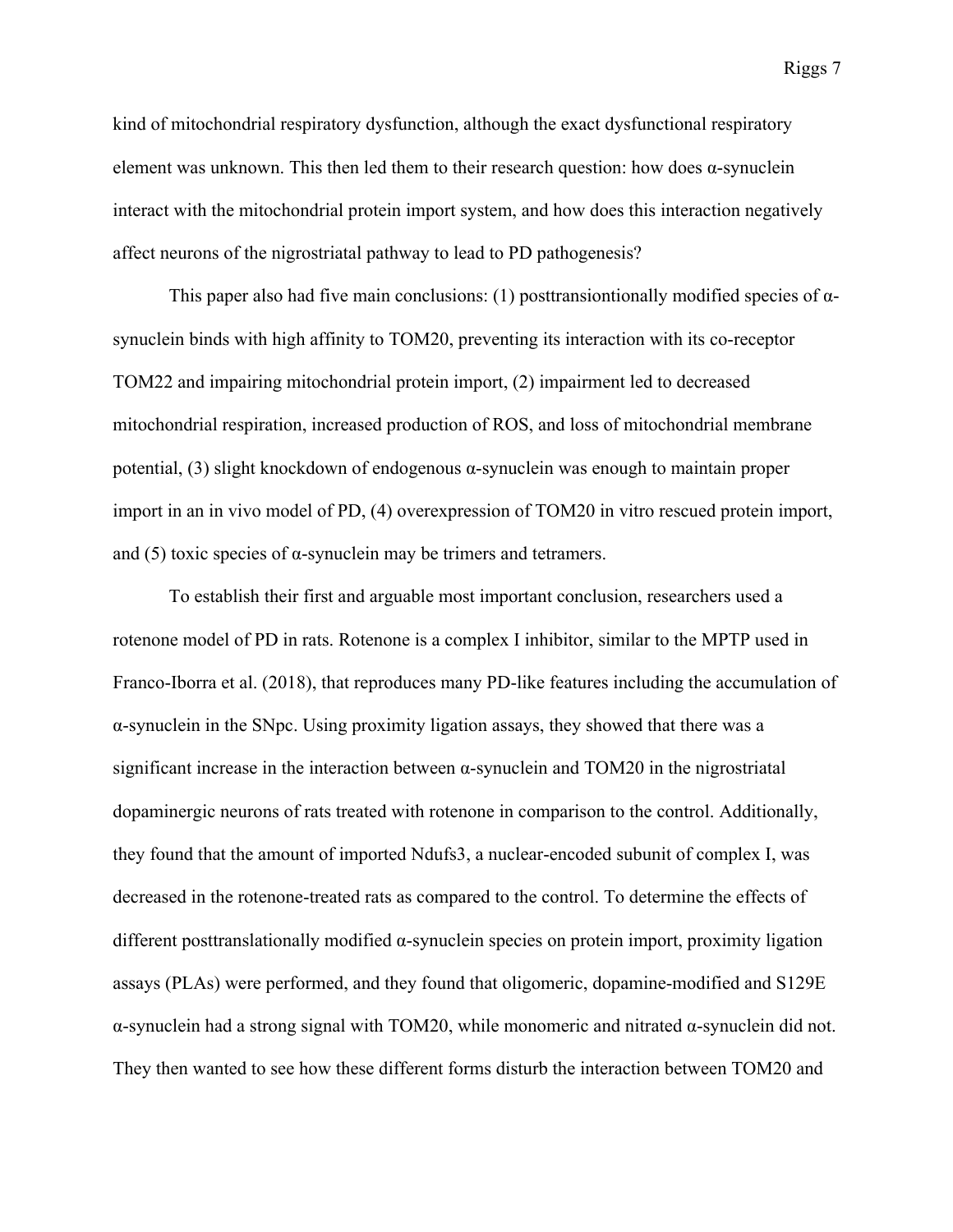TOM22 subunits, so they treated cells in culture with vehicle containing one of the modified forms of α-synuclein and again measured PL signals. In the control, the PL signal between TOM20-TOM22 was strong, but once the α-synuclein was added, the TOM20-TOM22 signal was lost and replaced by a TOM20- α-synuclein signal. This result suggests that the binding of α-synuclein to TOM20 prevents its association with TOM22 and is likely responsible for the malfunction of the TOM complex as a whole that resulted in decreased protein import.

A study by Devi et.al. (2008) showed that unmodified  $\alpha$ -synuclein is a substrate for mitochondrial import machinery, gets imported to the matrix, and binds to / inhibits complex I. This study has not been replicated, and Di Maio et al., (2016) contradicts it by showing that monomeric (unmodified) α-synuclein does not interact with TOM machinery. Another study shows that TOM complex levels are reduced when  $\alpha$ -synuclein are overexpressed, but again results have not been replicated (Bender et.al., 2013). A third study demonstrated that PINK1 (PTEN-induced putative kinase 1) accumulation can be minimized with sufficient mitochondrial import (Bertolin et.al., 2013). PINK1 accumulation on the mitochondrial surface leads to increased recruitment of parkin protein that then signals for autophagic mitochondrial clearance, ultimately resulting in PD pathogenesis. The authors of this study hypothesized that  $\alpha$ -synuclein accumulation would also alter PINK1/parkin signaling due to its ability to impair mitochondrial import, so the authors have posed this hypothesis as a future study question.

#### **Indirect complex I inhibition: LRRK2 aggregation**

Leucine-rich repeat kinase (LRRK2) is known to be important in maintaining mitochondrial homeostasis and has been shown to associate with outer mitochondrial membrane (OMM) proteins. While mutations in this large multi-domain protein have been associated with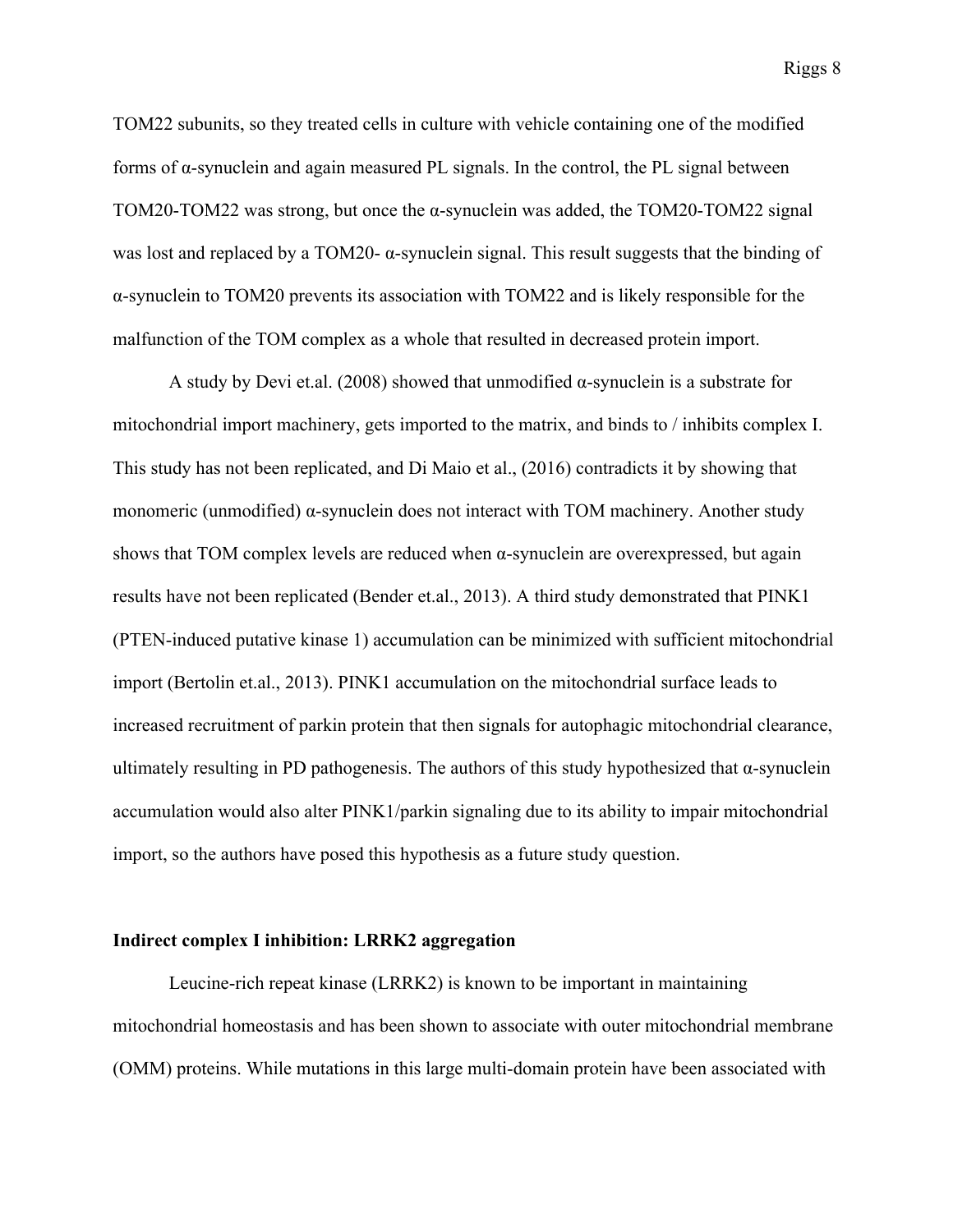PD, the exact mechanism was unknown. The pathogenesis of PD by PINK1/parkin has been well studied, and since recruitment of parkin is dependent on accumulation of PINK1 on the OMM, researchers were interested to see if accumulation of LRRK2 on the OMM led to impairment of the TOM complex. When mitochondria are healthy, PINK1 is partly imported and then cleaved and degraded once it gets inside. However, if the mitochondrial are dysfunctional, PINK1 will accumulate on the OMM at the TOM complex. This accumulation of PINK1 triggers Parkin recruitment where is ubiquitinates lots of different OMM proteins, including subunits of the TOM complex, and thereby marks the mitochondria for destruction via mitophagy. Previous studies of PINK1/Parkin suggest that PD-causing mutations of Parkin disrupt proper Parkin/TOM binding, so the authors of this study hypothesized that LRRK2 and its PD-causing mutation may associate with the TOM complex in a similar manner to Parkin.

This study came to two important conclusions: (1) LRRK2 interacts with subunits of the TOM complex, and (2) PD-causing mutant LRRK2 forms perinuclear protein aggregates colocalized to mitochondria. To come to conclusion 1, researchers used coimmunoprecipitation analysis to see to what extent, if any, LRRK2 interacts with the TOM complex under basal and/or stress-induced conditions. In both cases of basal and stress conditions, LRRK2 and mutant were shown to interact with Tom40, the central subunit of the TOM complex. To reach the second conclusion, researchers expressed G2019S in HEK293 (human embryonic kidney) cells and subsequently detected many large protein aggregates, as opposed to small amounts of protein aggregates found in wild-type cells. They then rendered micrographs which revealed dense conglomerates in close proximity with TOM complexes, suggesting that the two may interact with one another in some way.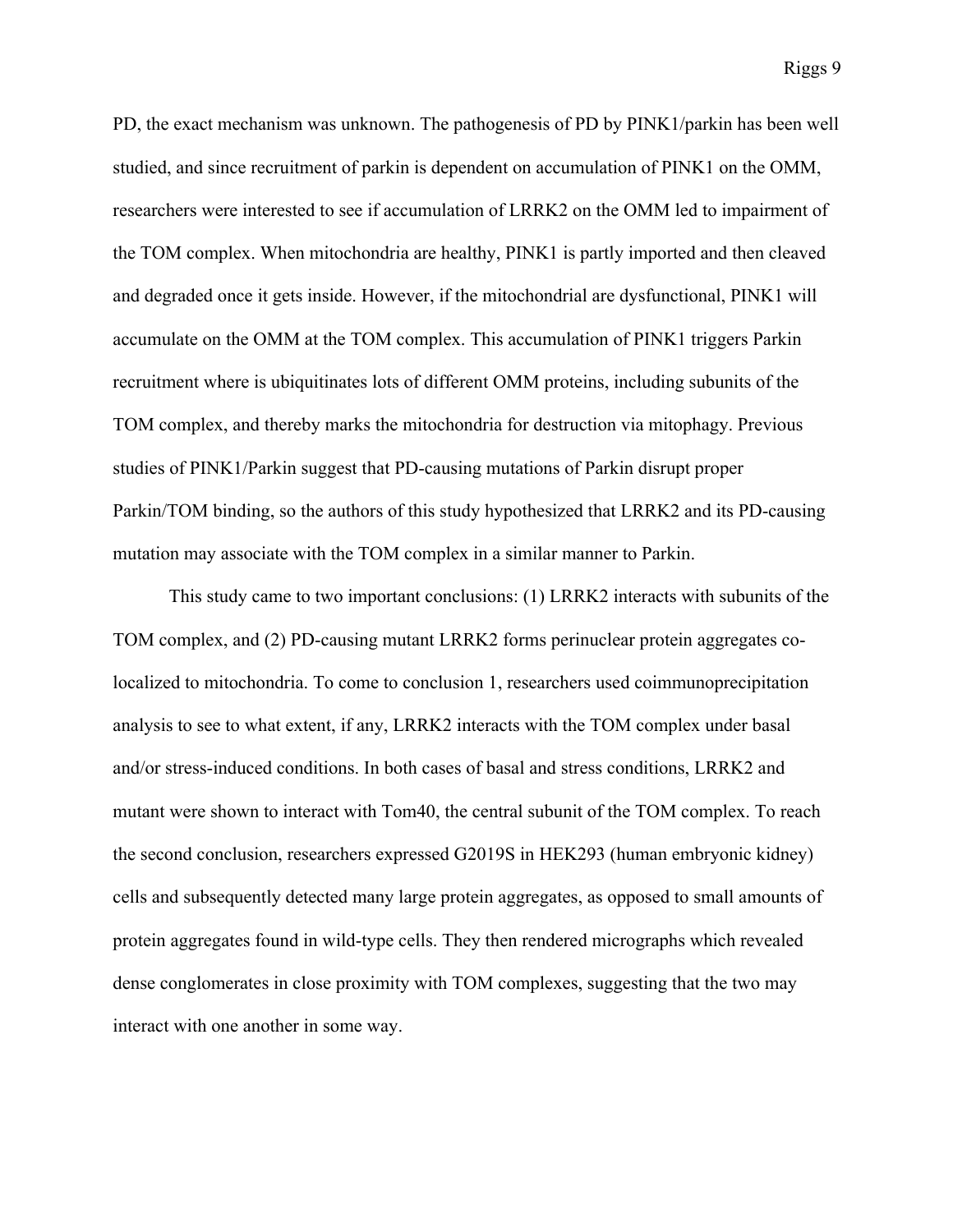It has previously been suggested that protein aggregation is a hallmark of many neurodegenerative disorders (Irvine 2008), and previous studies have linked LRRK2 to the impairment of protein degradation which leads to protein accumulation (Manzoni & Lewis 2017). Specifically, Lichtenberg et al.,  $(2011)$  found that  $\alpha$ -synuclein commonly accumulates at the TOM complex when LRRK2 aggregates are present. Kim et al., (2018) corroborated this finding when they reported that accumulation of proteins in transiently transfected HEK293 cells were due to G2019S-induced protein degradation impairment. The findings of Neethling et al. provide a possible basis for the  $\alpha$ -synuclein accumulation and subsequent import machinery impairment that leads to decreased mitochondrial respiration as described in Di Maio et al., (2016).

# **Potential drug therapies: anti-α-synuclein and LRRK2 aggregation**

It is currently believed that aggregates of specific oligomeric species of  $\alpha$ -synuclein are the toxic species responsible for neuronal death in the case of PD rather than just mature monomeric aggregates (Winner et., al., 2011). A 2017 paper by Pujols et. al. outlined methodology for screening potential  $\alpha$ -synuclein aggregation inhibitors using a chemical kinetics approach to allow for quantitative detection of the rapeutic molecules on  $\alpha$ -synuclein aggregation. To track the progress of aggregation in their experiments they used Thioflavin-T (Th-T), an amyloid-specific reporter, where higher levels of fluorescence were indicative of increased aggregation. Their screening found 47 compounds that could efficiently modulate the aggregation of α-synuclein, and they were further broken down into two categories: those that decrease total aggregation without altering k1 and k2 (kinetics constants or the speed of αsynuclein aggregation), and those that decrease both total aggregation and k1 and k2. It is the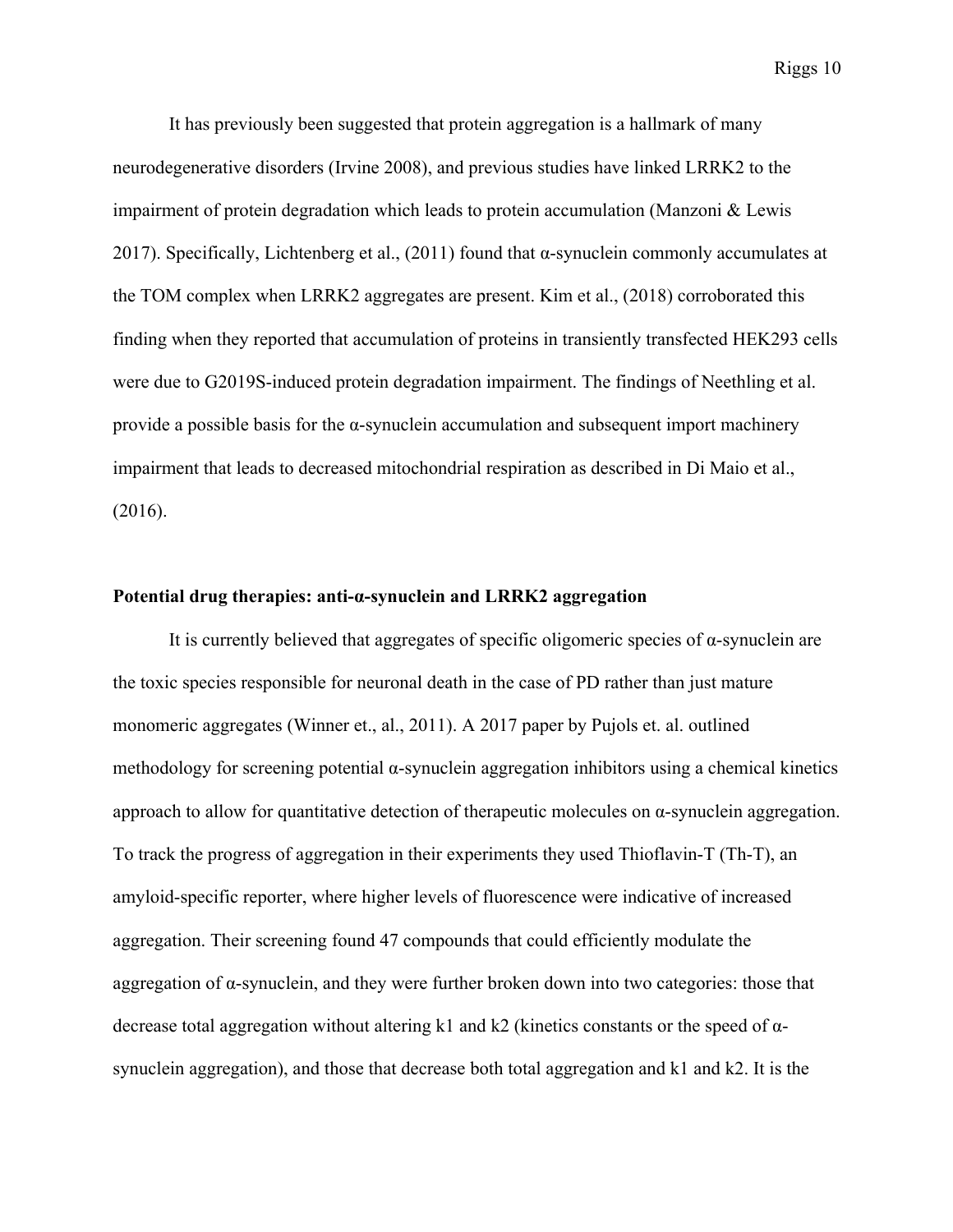latter group that is of pharmacological interest, since they seemingly delay the onset of the aggregation reaction in addition to decreasing the overall amount of aggregation.

Additionally, researchers have also spent time looking into potential LRRK2 inhibitors, since its most prevalent mutation G2019S is one of the most common causes of both familial and sporadic PD (Fell et. al., 2015). This study served to characterize the pharmacological properties of MLi-2, a highly potent selective LRRK2 inhibitor that exhibits central nervous system activity. It displayed remarkable potency in a purified LRRK2 assay in vitro which monitored the dephosphorylation of LRRK2 pSer935. Additionally, treatment of mice in vivo led to decreased LRRK2 activity in the brain following oral dosage of MLi-2 with maximal suppression (or >90% reduction in activity) at 10 mg/kg. It was noted by Atashrazm & Dzamko (2016) that LRRK2 is responsible for a variety of functions in the cell, including trafficking and cargo sorting, cellular signaling, and inflammation and innate immunity. It is therefore important for possible therapeutics to target only the aspects of LRRK2 biology that are relevant for causing PD, but this remains a major challenge as many aspects of LRRK2 biology remain unknown.

### **Potential drug therapies: complex-I protection**

Complex I inhibition has been shown to lead to increased production of reactive oxygen species (ROS), which in turn can attack complex I amino acid residues, creating a positive feedback loop that can cause irreparable damage (Panov et. al., 2005). Previous therapeutic studies targeting complex I protection have been done regarding myocardial ischemia (Chouchani et. al., 2013, Shiva et. al., 2007). The approach for treating this hypoxic pathological condition relied on nitric oxide (NO) – mediated modification of complex I. This particular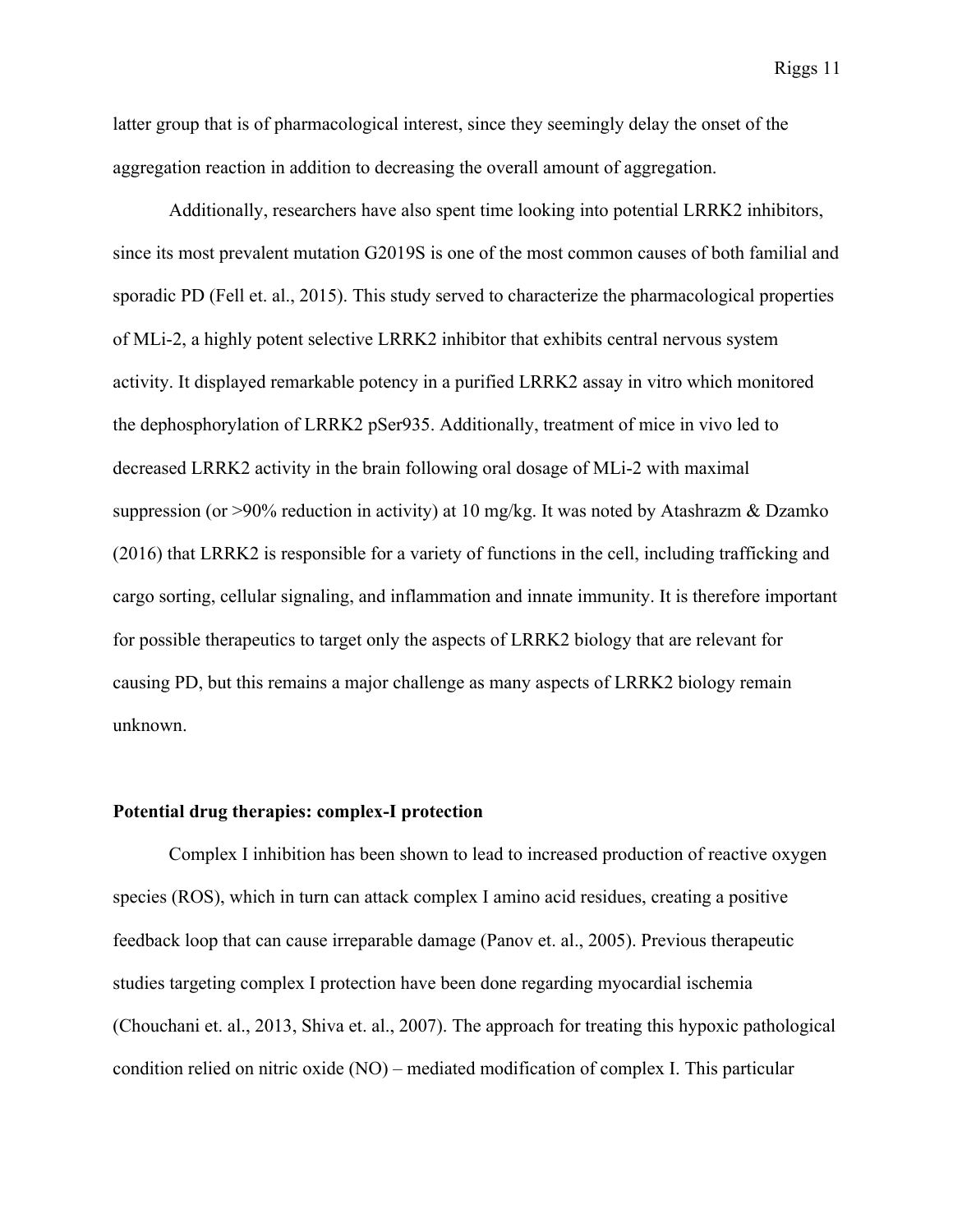modification favors reversible, rather than irreversible, thiol oxidation, which prevents abrupt thiol reactivation during reperfusion and thereby prevents bursts of ROS production. Essentially, this treatment is based on the introduction of mild oxidation to provide complex I protection from sporadic ROS production associated with complex I inhibition. Inorganic nitrite is a reservoir for NO, and its introduction has been shown to restore NO signaling and provide complex I protection via reversible S-nitrosylation in the brain (Raat, Shiva, & Gladwin 2009). While myocardial ischemia occurs under hypoxic conditions, explorations of nitrite-induced protective effects have been shown to work even under normoxic conditions by reducing the production of ROS and subsequently reducing the loss of complex I function (Pride et. al., 2014). Milanese et. al., (2018) investigated nitrate as a possible neuroprotective agent in cases of PD. In short, this study found that in in vitro and in vivo experiments, nitrite administration serves as a neuroprotective of SNpc dopaminergic neurons in several preclinical models of PD, including the MPTP zebrafish model, rotenone rat model, and 6-OHDA rat model.

# **Conclusion**

Various mitochondrial molecular pathways have been implicated in the pathogenesis of PD, but the relationship between complex I inhibition and mitochondrial import machinery malfunction has been shown to be a complex and bidirectional one. Direct inhibition of complex I by parkinsonian toxin MPTP has been shown to indirectly result in import machinery malfunction, while direct inhibition of import machinery via α-synuclein accumulation possibly due to LRRK2 aggregation indirectly results in complex I dysfunction. Both of these pathways can lead to dopaminergic neuron loss in the substantia nigra pars compacta of the midbrain and ultimately result in PD. Currently, PD treatment is mostly reactionary in that patients are given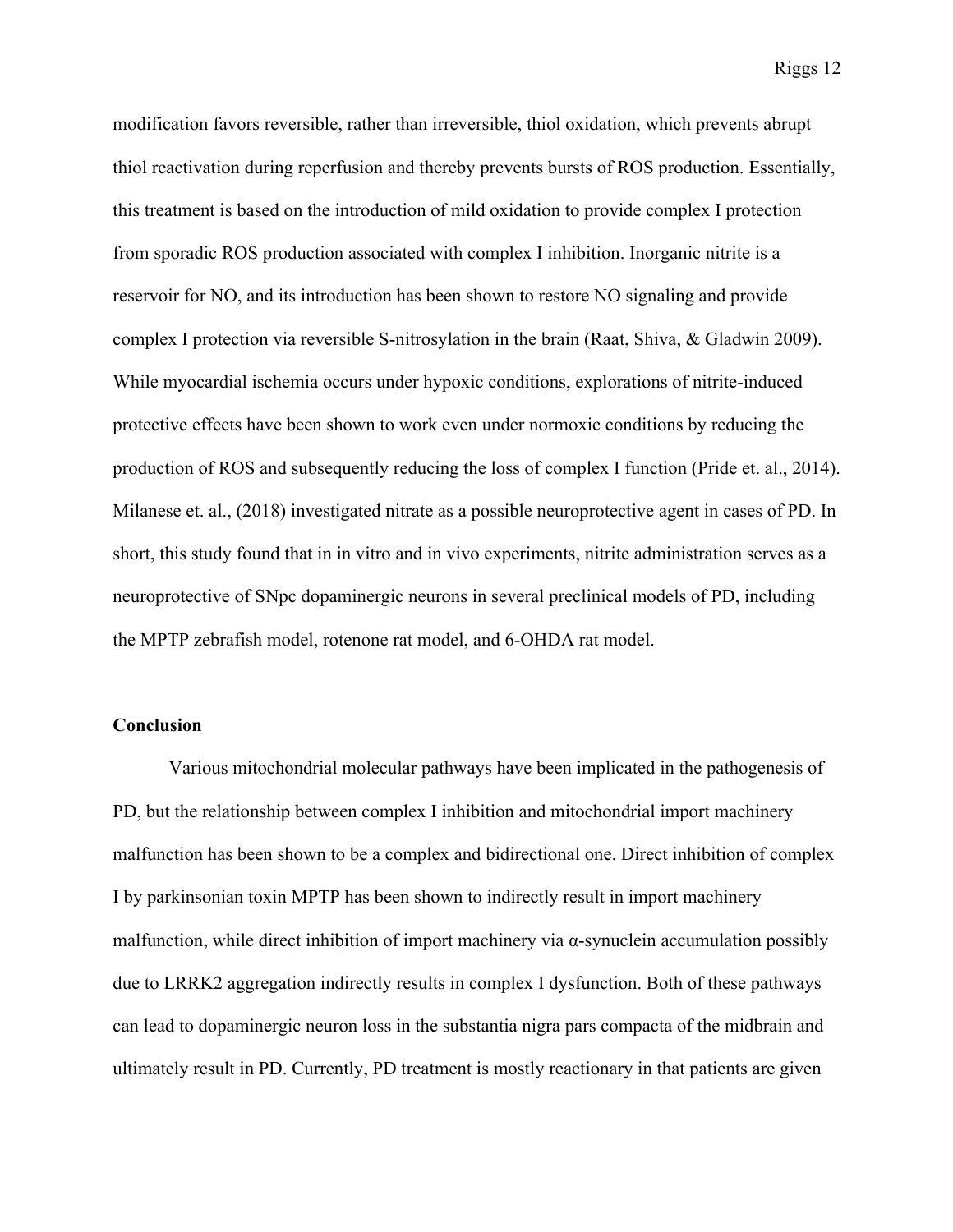dopamine therapy to help alleviate some of their symptoms. However, this does not actually cure the issue. It rather improves patient longevity after a PD diagnosis has been given. Research in this field is moving towards drug therapies that are preventative rather than reactionary, such as the nitrite treatment to protect complex I from reactive oxygen species damage. There have also been promising studies identifying chemical chaperones that prevent  $\alpha$ -synuclein aggregation which is one of the most common causes of PD. PD becomes more common with increasing age, and because mitochondrial function already declines with old age (Park 2018), it is very important to identify these problematic molecular pathways and create targeted therapies that will mitigate the consequences of impaired mitochondrial protein import and complex I inhibition.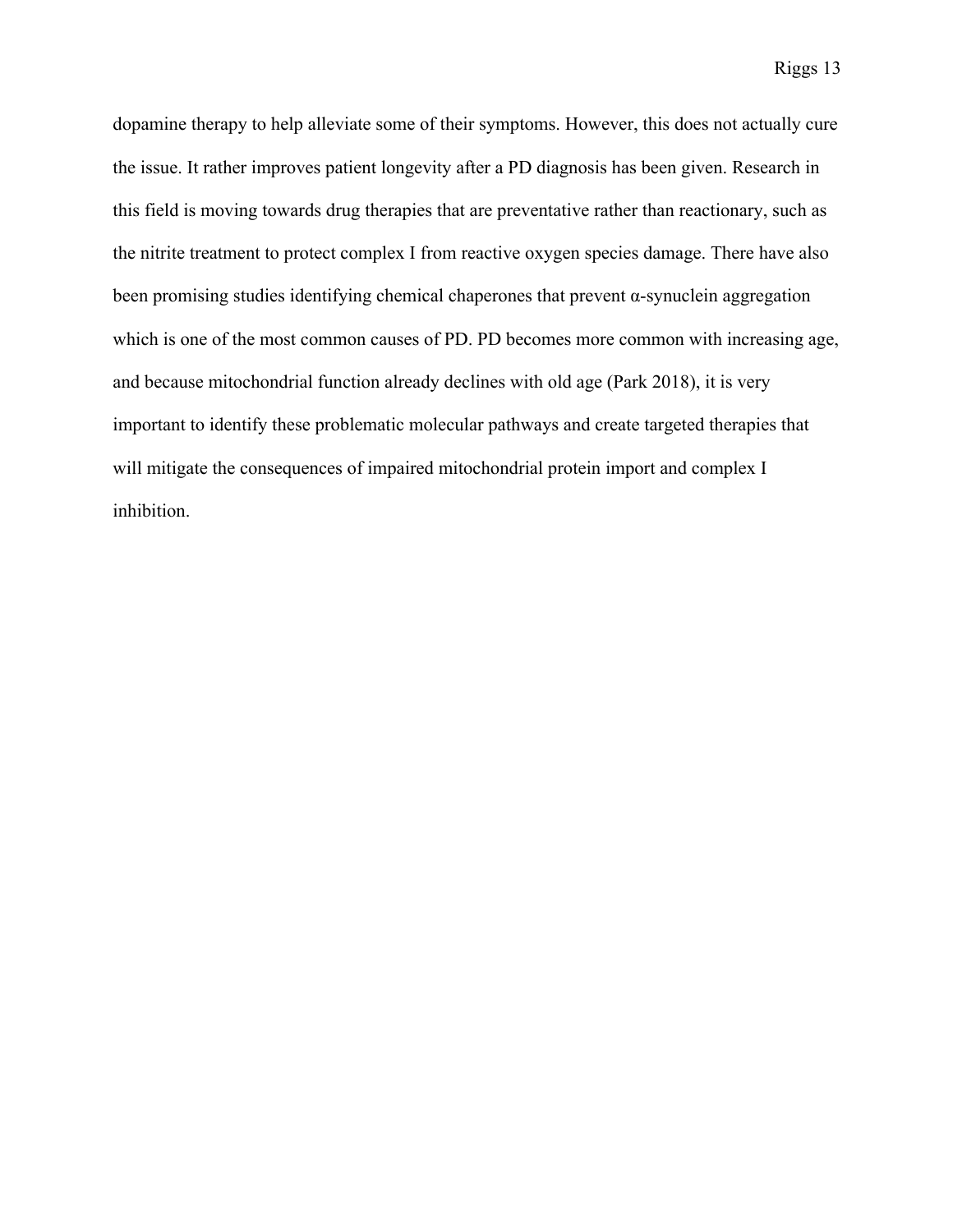# **Works Cited**

- Atashrazm, F., & Dzamko, N. (2016). LRRK2 inhibitors and their potential in the treatment of Parkinson's disease: current perspectives. *Clinical pharmacology: advances and applications*, *8*, 177.
- Bender, A., et al., (2013). TOM40 mediates mitochondrial dysfunction induced by a-synuclein accumulation in Parkinson's disease. PLOS One 8, e62277 (2013).
- Bertolin, G., (2013). The TOMM machinery is a molecular switch in PINK1 and PARK2/PARKIN-dependent mitochondrial clearance. Autophagy 9, 1801–1817.
- Bindoff, L. A., et. al., (1989). Mitochondrial function in Parkinson's disease. *The Lancet*, *334*(8653), 49.
- Cassarino, D. S., Parks, J. K., Parker Jr, W. D., & Bennett Jr, J. P. (1999). The parkinsonian neurotoxin MPP+ opens the mitochondrial permeability transition pore and releases cytochrome c in isolated mitochondria via an oxidative mechanism. *Biochimica et Biophysica Acta (BBA)-Molecular Basis of Disease*, *1453*(1), 49-62.
- Chouchani, E. T., et. al., (2013). Cardioprotection by S-nitrosation of a cysteine switch on mitochondrial complex I. *Nature medicine*, *19*(6), 753-759.
- Deniston, C. K., et. al., (2020). Structure of LRRK2 in Parkinson's disease and model for microtubule interaction. *Nature*, *588*(7837), 344-349.
- Devi, L., et. al., (2008). Mitochondrial import and accumulation of a-synuclein impair complex I in human dopaminergic neuronal cultures and Parkinson disease brain. J. Biol. Chem. 283, 9089–9100.
- Di Maio, R., et.al., (2016). α-Synuclein binds to TOM20 and inhibits mitochondrial protein import in Parkinson's disease. *Science translational medicine*, *8*(342), 342ra78.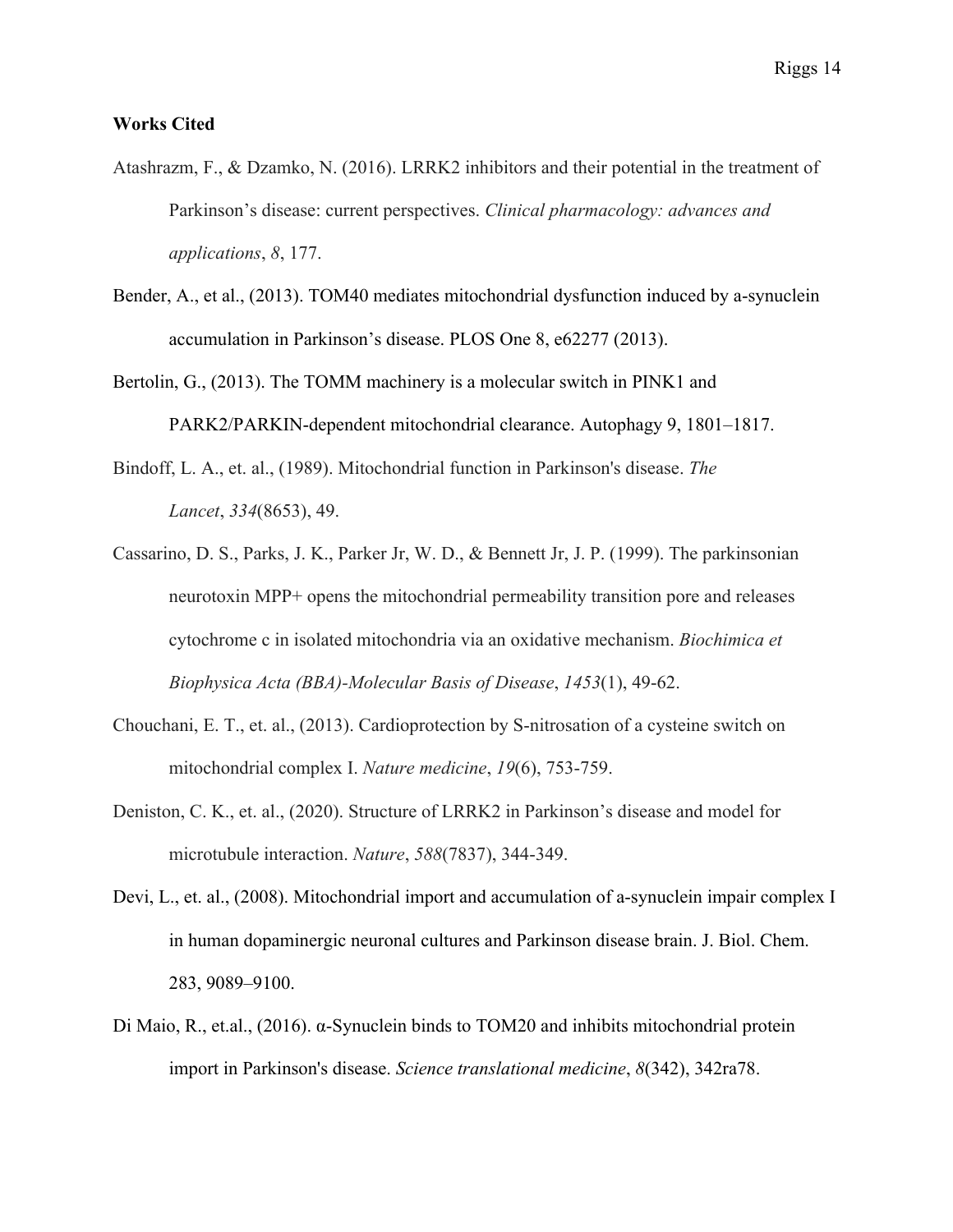https://doi.org/10.1126/scitranslmed.aaf3634

- Fell, M. J., et. al., (2015). MLi-2, a potent, selective, and centrally active compound for exploring the therapeutic potential and safety of LRRK2 kinase inhibition. *Journal of Pharmacology and Experimental Therapeutics*, *355*(3), 397-409.
- Franco-Iborra, S., et.al., (2018). Defective mitochondrial protein import contributes to complex I-induced mitochondrial dysfunction and neurodegeneration in Parkinson's disease. *Cell death & disease*, *9*(11), 1122. https://doi.org/10.1038/s41419-018-1154-0
- Guardia-Laguarta, C., et. al., (2014). α-Synuclein is localized to mitochondria-associated ER membranes. *The Journal of neuroscience : the official journal of the Society for Neuroscience*, *34*(1), 249–259. https://doi.org/10.1523/JNEUROSCI.2507-13.2014
- Irvine, G. B., et. al., (2008). Protein aggregation in the brain: the molecular basis for Alzheimer's and Parkinson's diseases. *Molecular medicine*, *14*(7), 451-464.
- Kim, H., Son, I., & Seol, W. (2018). Effect of leucine-rich repeat kinase 2 (LRRK2) on protein synthesis. *Animal Cells and Systems*, *22*(1), 15-21.
- Koehler, C. M. (2000). Protein translocation pathways of the mitochondrion. *FEBS letters*, *476*(1-2), 27-31.
- Lichtenberg, M., et. al., (2011). The Parkinson's disease protein LRRK2 impairs proteasome substrate clearance without affecting proteasome catalytic activity. *Cell death & disease*, *2*(8), e196. https://doi.org/10.1038/cddis.2011.81
- Manzoni, C., & Lewis, P. A. (2017). LRRK2 and autophagy. *Leucine-Rich Repeat Kinase 2 (LRRK2)*, 89-105.

Milanese, C., et. al., (2018). Mitochondrial complex I reversible S-nitrosation improves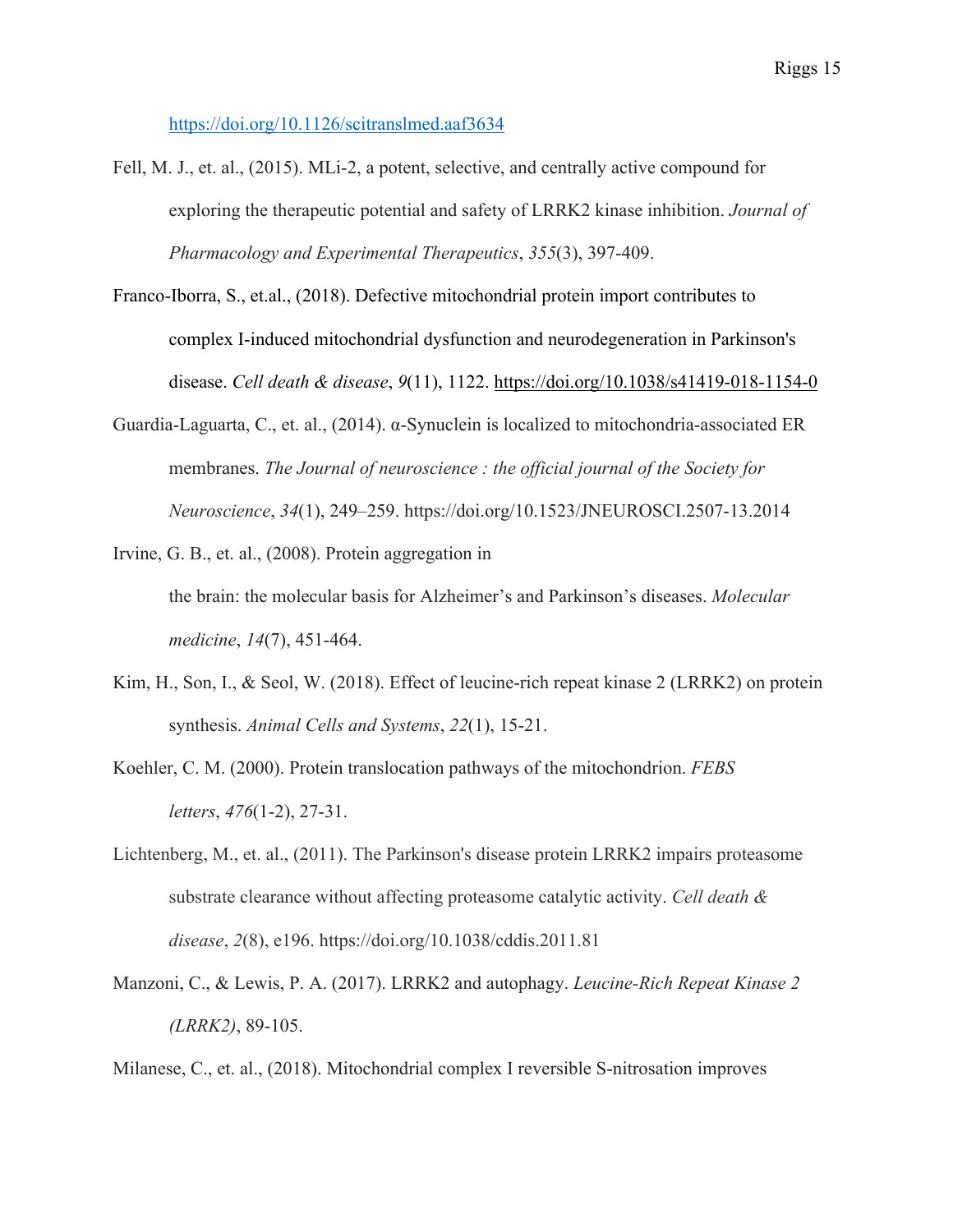bioenergetics and is protective in Parkinson's disease. *Antioxidants & redox signaling*, *28*(1), 44-61.

- Neethling, A., et. al., (2019). Wild-type and mutant (G2019S) leucine-rich repeat kinase 2 (LRRK2) associate with subunits of the translocase of outer mitochondrial membrane (TOM) complex. *Experimental cell research*, *375*(2), 72-79.
- Pacelli, C., et. al., (2015). Elevated Mitochondrial Bioenergetics and Axonal Arborization Size Are Key Contributors to the Vulnerability of Dopamine Neurons. *Current biolog : CB*, *25*(18), 2349–2360.
- Panov, A., et. al., (2005). Rotenone model of Parkinson disease: multiple brain mitochondria dysfunctions after short term systemic rotenone intoxication. *Journal of Biological Chemistry*, *280*(51), 42026-42035.
- Park, J. S., Davis, R. L., & Sue, C. M. (2018). Mitochondrial dysfunction in Parkinson's disease: new mechanistic insights and therapeutic perspectives. *Current neurology and neuroscience reports*, *18*(5), 1-11.
- Perier, C. et al. (2013). Accumulation of mitochondrial DNA deletions within dopaminergic neurons triggers neuroprotective mechanisms. *Brain* 136, 2369–2378.
- Perier, C. & Vila, M. (2012). Mitochondrial biology and Parkinson's Disease. *Cold Spring Harb. Perspect. Med*. 2, a009332–a009332.

Pissadaki, E. K., & Bolam, J. P. (2013). The energy cost of action potential propagation in dopamine neurons: clues to susceptibility in Parkinson's disease. *Frontiers in computational neuroscience*, *7*, 13. https://doi.org/10.3389/fncom.2013.00013

Pride, C. K., et. al., (2014). Nitrite activates protein kinase A in normoxia to mediate mitochondrial fusion and tolerance to ischaemia/reperfusion. *Cardiovascular*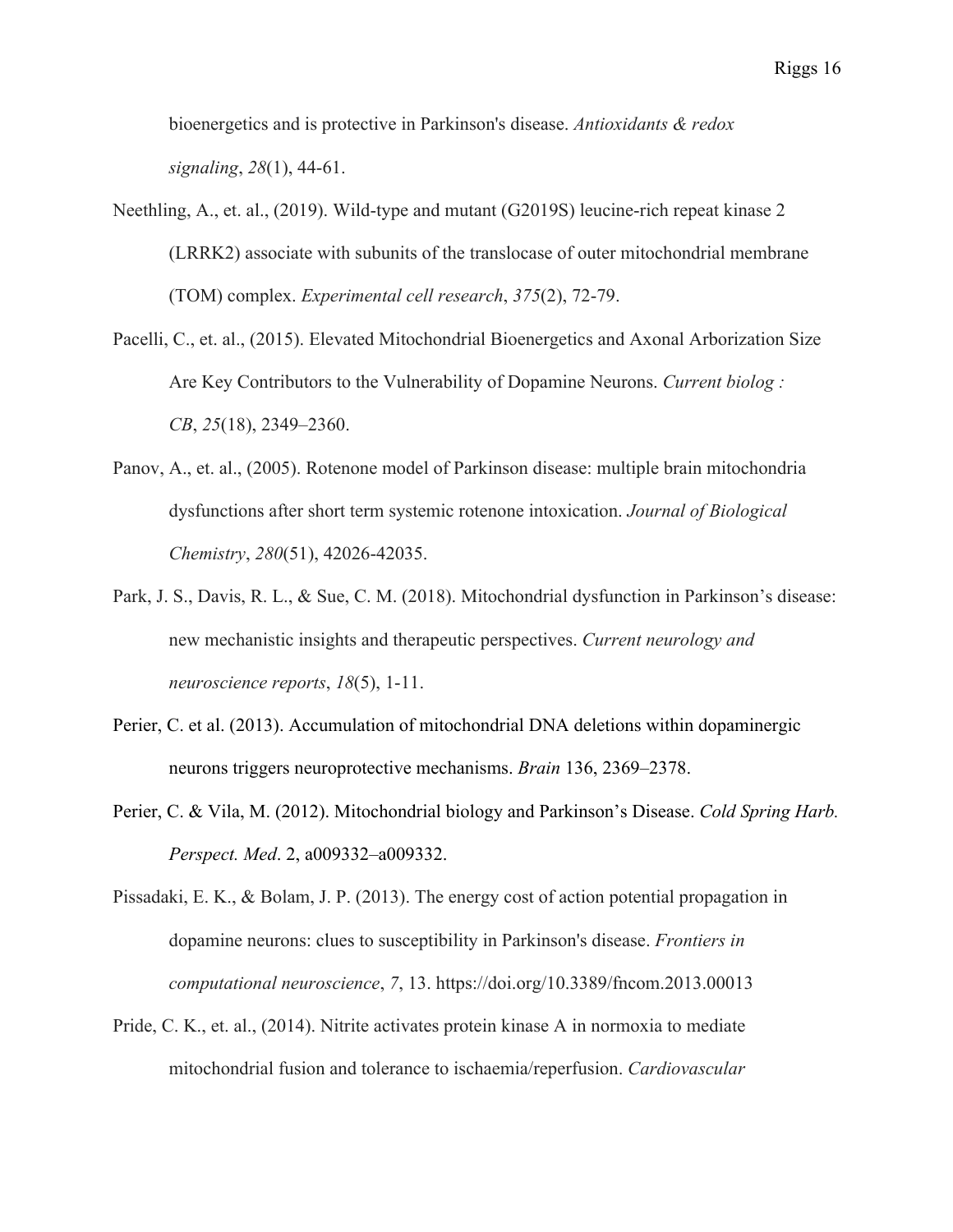*research*, *101*(1), 57-68.

- Pujols, J., et. al, (2017). High-throughput screening methodology to identify alpha-synuclein aggregation inhibitors. *International journal of molecular sciences*, *18*(3), 478.
- Raat, N. J. H., Shiva, S., & Gladwin, M. T. (2009). Effects of nitrite on modulating ROS generation following ischemia and reperfusion. *Advanced drug delivery reviews*, *61*(4), 339-350.
- Salveson, P. J., Spencer, R. K., & Nowick, J. S. (2016). X-ray crystallographic structure of oligomers formed by a toxic β-hairpin derived from α-synuclein: trimers and higher-order oligomers. *Journal of the American Chemical Society*, *138*(13), 4458-4467.
- Schapira, A. H., et. al., (1990). Mitochondrial complex I deficiency in Parkinson's disease. *Journal of neurochemistry*, *54*(3), 823–827. https://doi.org/10.1111/j.1471- 4159.1990.tb02325.x
- Shiva, S., et. al., (2007). Nitrite augments tolerance to ischemia/reperfusion injury via the modulation of mitochondrial electron transfer. *The Journal of experimental medicine*, *204*(9), 2089-2102.
- Sonne, J., Reddy, V., & Beato, M. R. (2020). Neuroanatomy, substantia nigra. *StatPearls.*
- Tranebjaerg, L. et al. (1995) A new X linked recessive deafness syndrome with blindness, dystonia, fractures, and mental deficiency is linked to Xq22. *J. Med. Genet. 32*, 257–263.
- Truscott, K. N. et al. (2001). A presequence- and voltage-sensitive channel of the mitochondrial preprotein translocase formed by Tim23. Nat. Struct. Biol. 8, 1074–1082.
- Wiedemann, N. & Pfanner, N. (2017). Mitochondrial machineries for protein import and assembly. *Annu. Rev. Biochem*. 86, 685–714.
- Winklhofer, K. F., & Haass, C. (2010). Mitochondrial dysfunction in Parkinson's